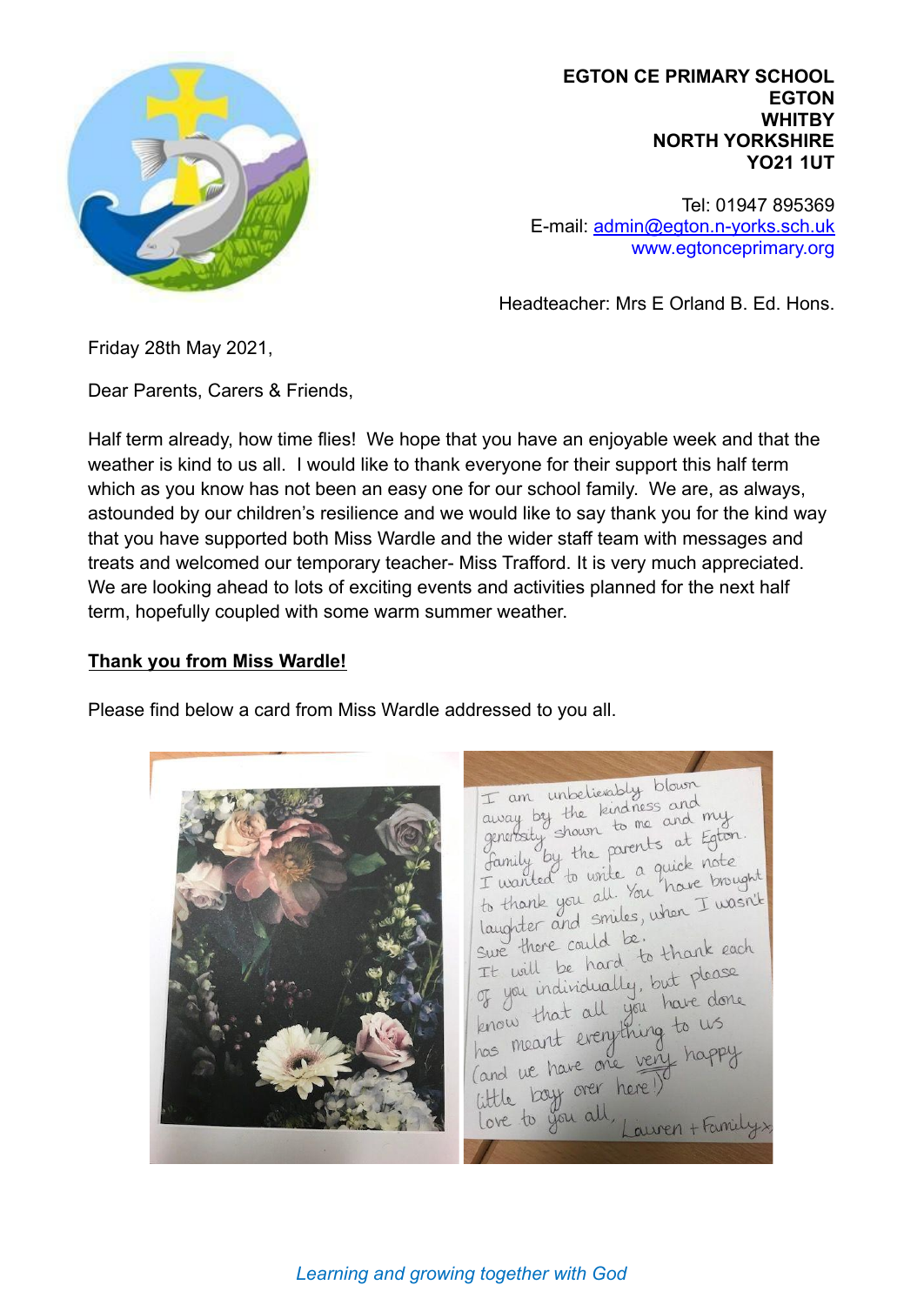**UPDATE:** Miss Wardle is planning some visits to school after half term to help to keep in touch with the children and school family in preparation for September. Henry is due to have his cast removed next week and is doing well. He is enjoying his new toys and books!

# **Bag2School**

Thank you to everyone who contributed to our collection on Wednesday. We collected a huge 431kg and received a cheque for £129.30 for the Friends of Egton School. This is a welcome boost to our fundraising. Thanks again.

## **National Book Token Competition**

A good school library isn't just important for academic achievement. Reading for pleasure also improves children's wellbeing – something our children need now more than ever before.

National Book Tokens' big prize draw is back, giving you the chance to win £5,000 of National Book Tokens for your school's library – and if your entry is picked, you'll also get £100 of National Book Tokens to spend on yourself! Please ask your friends and family to enter and nominate Egton CE VA School. The more nominations we receive , the more chances we have of winning.

Find out about other previous winners, and enter this year's competition, by following the link **[HERE](https://www.nationalbooktokens.com/schools?utm_source=facebook&utm_medium=social&utm_content=schools-organic&utm_campaign=schools-organic&fbclid=IwAR2wrH3-zLOOg3aGfchym7bpGggiDBaassbxFeZ_3npCdUAnWpDEzcUTc8w)**. The closing date is Saturday 31st July 2021, and the winner will be announced in the autumn term.

## **REMINDER- Covid testing**

Over half term please do let us know, via the admin email, if your child starts to show any symptoms of Covid or you have taken them for a Covid test. We are still required to report all cases of Covid linked to our school and the admin email will be checked once daily, for covid notifications only, over the half term break. Thank you.

For those of you who are testing regularly at home using lateral flow tests, please note that you are advised to keep testing throughout the half term holiday twice weekly. We also ask that for those undertaking regular testing a test is undertaken prior to the children returning to school on 7th June. Thank you.

## **Diary Dates**

We have tentatively begun to plan some dates for later in the term and are keeping our fingers crossed that the end of this term may be able to proceed as normal! **FOES Children's Movie night** - Thursday 10th June 3.15pm - 5.30pm Details to follow after half term **Whole School Photo** - Friday 18th June 2021 **Sports Day** - Friday 2nd July 2021 (Thursday 8th July) 1.30pm **Y6 Leavers Service** - Thursday 22nd July 1.30pm

*Learning and growing together with God*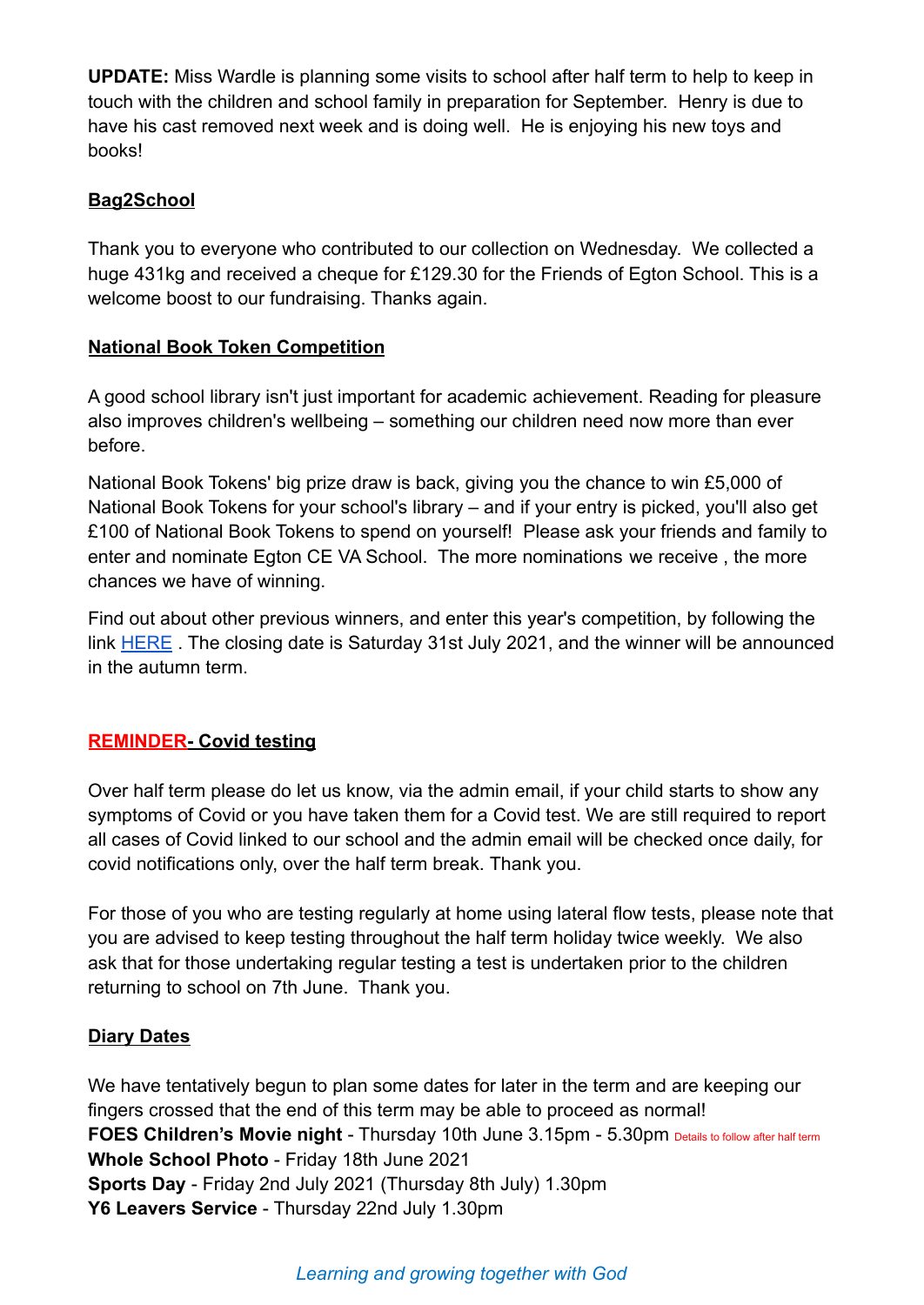The week following half term I will be at Danby on Tuesday and Thursday and at Egton School on Monday, Wednesday and Friday.

Have a lovely half term and stay safe everyone!

With best wishes,

Loz Orland

Liz Orland Headteacher

## **The information below has not changed but is still relevant.**

#### **REMINDER - Staff Contact**

Please contact your class teacher via email in the first instance if you require assistance with any aspect of the remote learning or google access, such as passwords. Thank you. [l.tokarski@egton.n-yorks.sch.uk](mailto:l.tokarski@egton.n-yorks.sch.uk) [p.seller@egton.n-yorks.sch.uk](mailto:p.seller@egton.n-yorks.sch.uk) [g.robertson@egton.n-yorks.sch.uk](mailto:g.robertson@egton.n-yorks.sch.uk)

Please note that staff emails are only monitored during the hours of 8am and 4pm Monday to Friday. For anything urgent outside of these hours please contact the admin email. [admin@egton.n-yorks.sch.uk](mailto:admin@egton.n-yorks.sch.uk)

#### **REMINDER - Covid Guidance**

We have updated our parent guidance which you can find [HERE](https://d3hgrlq6yacptf.cloudfront.net/5f43d97682f5d/content/pages/documents/egton-parent-guidance-march-202147665032217.pdf). We now have a [Face Covering Protocol](https://d3hgrlq6yacptf.cloudfront.net/5f43d97682f5d/content/pages/documents/face-mask-protocol-for-danby-and-egton-primary-schools.pdf) in place.

#### **REMINDER - Rapid lateral flow testing for households and bubbles of school pupils and staff**

On Sunday 28 February, the [Department of Health and](https://www.gov.uk/government/news/all-households-with-children-of-school-aged-to-get-rapid-covid-19-tests-per-person-per-week?utm_source=1%20March%202021%20C19&utm_medium=Daily%20Email%20C19&utm_campaign=DfE%20C19) Social Care announced that from Monday 1 March, households with primary school, secondary school and college age children, including child care and support bubbles, can test themselves twice every week at home as schools return from Monday 8 March. Households, childcare and support bubbles of primary, secondary and college staff can also be tested. Twice-weekly testing will also be offered to adults working in the wider school community, including bus drivers and after school club leaders. The twice-weekly test kits can be accessed: